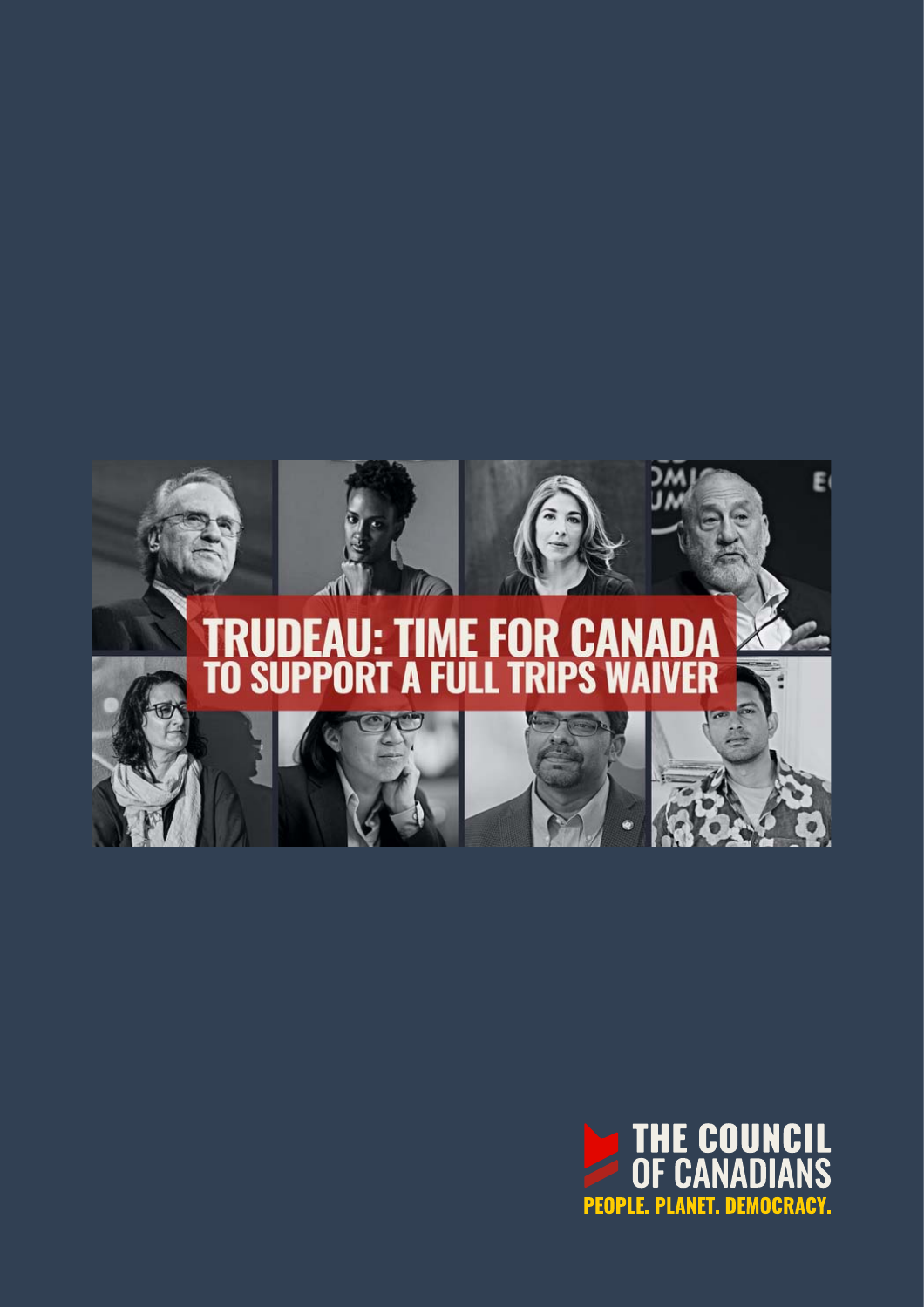**TO: THE RIGHT HONOURABLE JUSTIN TRUDEAU, P.C., M.P. PRIME MINISTER OF CANADA** OFFICE OF THE PRIME MINISTER 80 WELLINGTON STREET OTTAWA, ON K1A 0A2

## CC: THE HONOURABLE MARY NG, MINISTER OF INTERNATIONAL TRADE **THE HONOURABLE MÉLANIE JOLY, MINISTER OF FOREIGN AFFAIRS**

Dear Prime Minister Trudeau,

We are at a crucial turning point. As delegates from around the globe gather at the upcoming ministerial meeting of the World Trade Organization (WTO), you and other world leaders have a unique opportunity – and obligation – to help end the pandemic.

Over the last two years, monopolies on life-saving vaccines held by a handful of pharmaceutical companies, and the shameful vaccine nationalism and hoarding of wealthy countries, have caused immeasurable suffering and millions of avoidable deaths. Going forward, persistent inequalities in accessing tests, treatments, and updated vaccines risk prolonging the pandemic and causing more economic disruption.

## **It's past time for your government to support the lifting of intellectual property for COVID-19 tools and honor the pledge you made in May 2020 to treat vaccines and other medical products as global public goods.**

Canada is out of step with the rest of the world. More than 100 other countries have backed the call for a comprehensive waiver of intellectual property rights, the instruments of law that create pharmaceutical monopolies and cause an artificial scarcity of the tools we need to fight COVID-19. First proposed by South Africa and India in October 2020, such a waiver would be an important step towards ensuring life-saving vaccines and treatments are shared, produced, and distributed according to need rather than profit.

But negotiations have been stalled for the last year and a half by the intransigence of a handful of wealthy countries – including Canada. While taking an outwardly neutral stance, Canadian officials in Geneva have repeatedly sided with the EU in blocking efforts to discuss the waiver at all.

There is disturbing evidence that the pharmaceutical industry has been behind Canada's quiet obstructionism at the WTO. Internal emails recently released to Canada's Foreign Affairs Committee show that trade officials have been closely coordinating their messaging and negotiating stance with the industry's lobbyists.

<sup>1.</sup> [Documents show close talks between Canadian government and pharma over plan for Covid intellectual property waiver](https://www.politico.com/news/2022/04/26/canada-coronavirus-intellectual-property-waiver-00027660)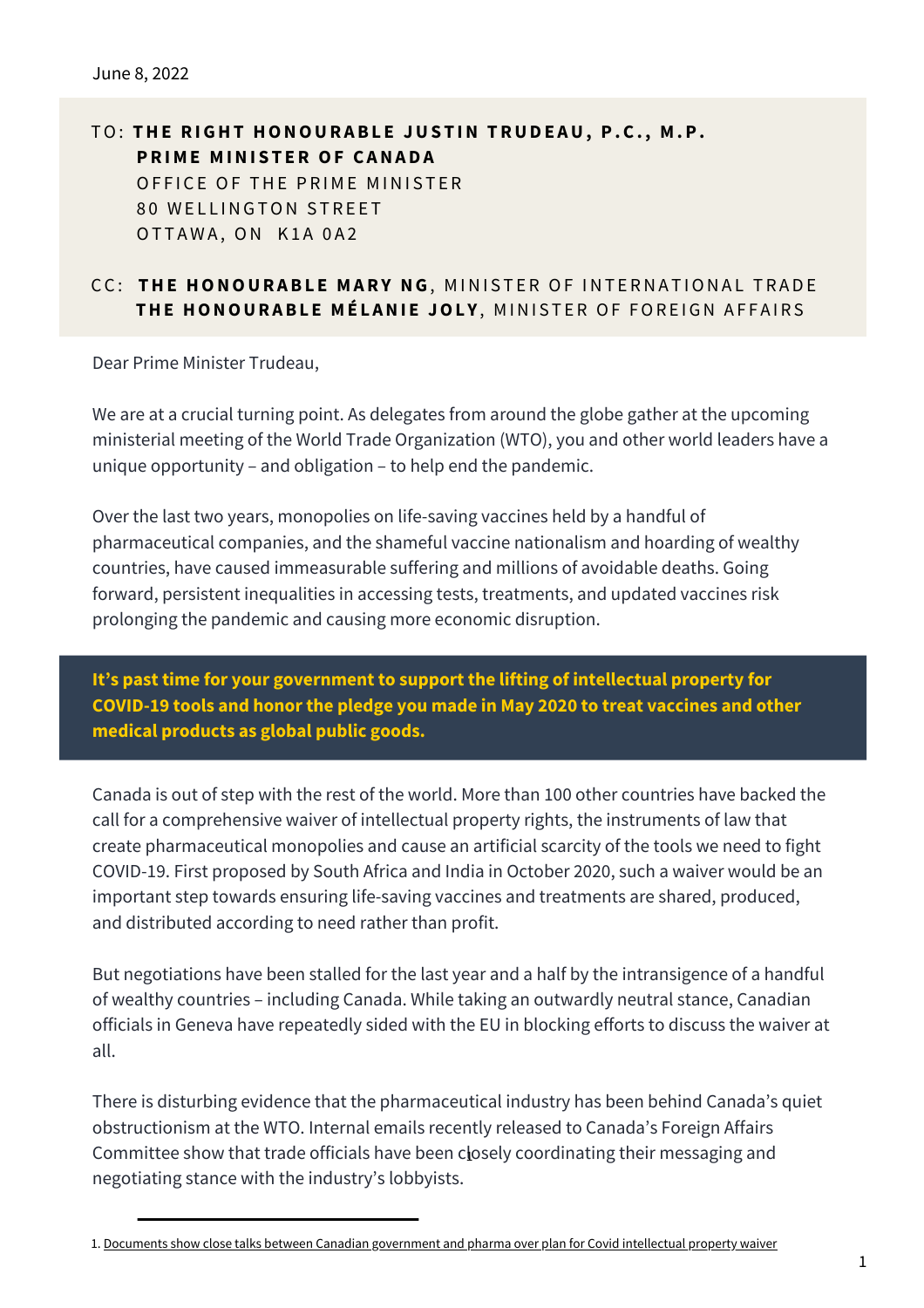The WTO is finally set to address the intellectual property barriers to accessing vaccines and other medical products at its 12th Ministerial meeting on June 12-15.

**You must take a clear and unequivocal stance in favour of a broad waiver of intellectual property rights in advance of those meetings.**

More than two-thirds of Canadians support the measure, according to a May 2022 poll, and only a small minority – fewer than 10 per cent – believe that your government has excelled in its global pandemic response. $^2$  You must hear the voices of this clear majority.

Your government has long committed to the principles of fairness and equity. But in practice, a few pharmaceutical companies have been given free rein to use their monopolies to deny access to their life-saving products around the world, to the detriment of our collective wellbeing.

Existing trade rules have allowed them to corner the market on COVID-19 tools like vaccines and treatments and rack up record-breaking profits while pricing out much of the world. The lop-sided result has been that wealthier countries like Canada have snapped up the majority of available supplies, while much of humanity is left in the position of waiting – often in vain – for donations.

But human lives are worth more than the industry's profits.

**It is time Canada broke with pharmaceutical monopolies and the failed charity-based model that have hobbled the global fight against the pandemic.**

Tinkering around the edges of this model is not sufficient. Your government must also reject the deeply flawed "compromise" proposal, which the EU has placed at the centre of upcoming negotiations. Trade experts tell us that this counter-proposal would do little to increase access to vaccines and would only entrench the existing charity-based model.

To truly make an impact in ending this global pandemic for everyone – and to regain Canada's stature on the world stage as a leader in advancing justice and equity – your government must support a comprehensive waiver at the upcoming WTO meetings, as well as continue to support the right of countries to regulate pharmaceutical monopolies in ways that keep more people alive. Canada's safety and global health security is immensely improved when all countries are self-sufficient, and have the capacity to make their own tests, vaccines and treatments. This is the best way to prepare for the next pandemic.

No one is safe until everyone is safe, as you and your ministers have not tired of saying on countless occasions. It is time for Canada to start acting on these words internationally.

<sup>2.</sup> [NEW POLL: Strong majority of Canadians oppose Trudeau's stance on patent waiver](https://canadians.org/update/new-poll-strong-majority-canadians-oppose-trudeaus-stance-patent-waiver-wto)